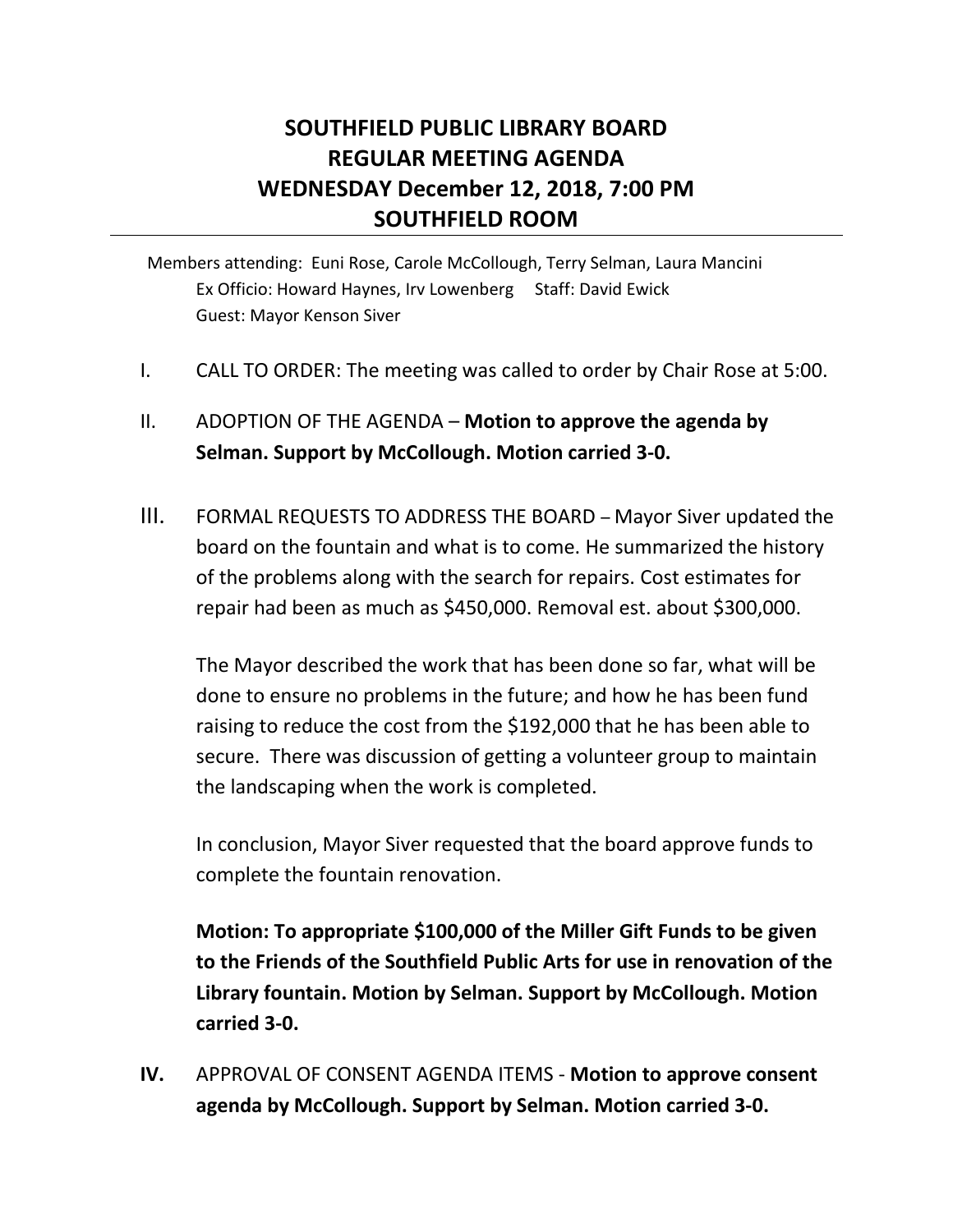- A. November 2018 Minutes
- B. November 2018 Treasurer's Report
- C. Correspondence/Articles ALA Great Stories Club article

## V. REPORTS

A. Director's Report

### **Miscellaneous:**

- Youth team has won an ALA grant! Charli Osborne will be trained in Truth, Racial Healing & Transformation. See attached page. Charli is also noted as being the Chair of the ALA YALSA Morris Award committee.
- Ewick will make a presentation to the Lathrup Village Council on December 19 at 7 pm to share information about the opportunities available at the library.
- Tonight's Friends of the Library fundraiser concert with Alexander Zonjic is sold out! **Personnel:**

- Active shooter training with Mike Kuzila went very well. Thanks to the Friends of the Library for supporting this training with refreshments.
- The annual staff holiday get together was a grand success, with the Friends once again providing the food. Special kudos to Claire Cole who put the whole thing together!
- Most of the City personnel contracts have been settled. Career staff will realize a 2% raise in January, and another 2% raise in July.
- Still looking for Part Time Substitute Librarians & non-career people to prepare for expanding library hours.
- Technology Systems Administrator position is still 'on hold'.
- Trying to reclassify two positions in the Tech division as the duties of the jobs have changed radically with technology's advances. Also on hold.
- Replacing two interns who completed their internship with us.

## **Building Projects:**

- Audio/Visual upgrade Bid will be awarded 12-13-18 by LBA to TelSystems for \$106,000
- Strategic Planning bidding Bid is on tonight's agenda for awarding to MCLS for \$30,100

### VI. BUSINESS

*A.* Request to use Miller Trust Gift Funds for repair of the Library Fountain. *(handled in item III above)*